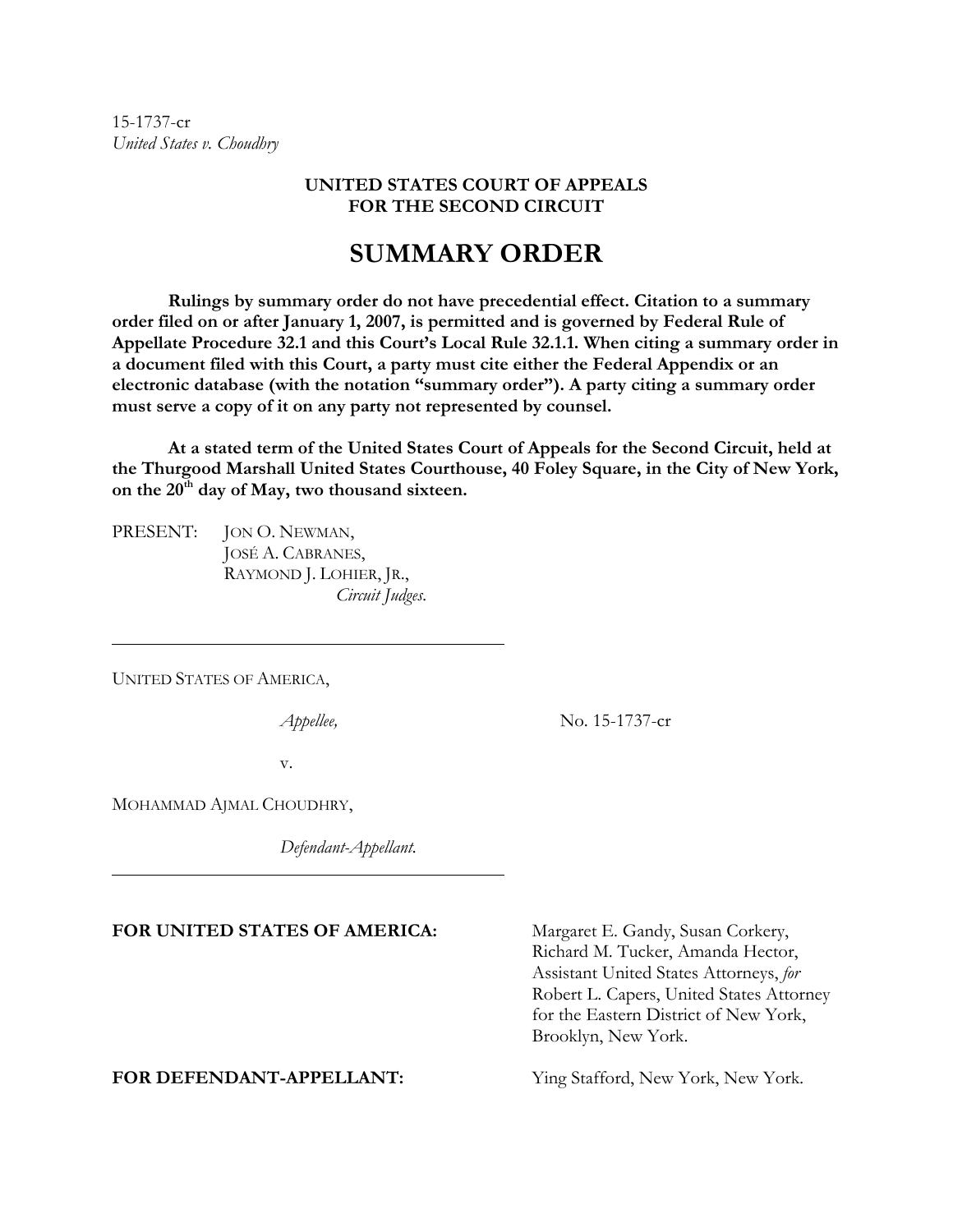Appeal from a judgment of the United States District Court for the Eastern District of New York (William F. Kuntz, II, *Judge*).

## **UPON DUE CONSIDERATION WHEREOF, IT IS HEREBY ORDERED, ADJUDGED, AND DECREED** that the May 14, 2015, judgment of the District Court is **AFFIRMED**.

Defendant-appellant Mohammad Ajmal Choudhry ("Choudhry") appeals from a judgment of the District Court entered on May 14, 2015, following a jury trial, convicting him of conspiracy to commit murder in a foreign country, in violation of 18 U.S.C.  $\mathcal{S}$  956(a)(1) and 956(a)(2)(A); fraud and misuse of a petition for an alien relative, in violation of 18 U.S.C. § 1546(a); and transmission of threats to injure, in violation of 18 U.S.C. § 875(c). Choudhry was sentenced principally to life imprisonment on the first count, time served on the second count, and 24 months' imprisonment on the third count, all to run concurrently.

On appeal, Choudhry argues that (1) he was denied a fair trial because the District Court interfered with his defense by displaying bias and because certain exculpatory evidence was not introduced; (2) the District Court erroneously overruled his objections to inadmissible hearsay; (3) the District Court's jury instruction regarding the charge for transmission of a threat to injure was erroneous in light of the Supreme Court's decision in *Elonis v. United States*, 135 S. Ct. 2001 (2015); (4) the evidence introduced at trial was insufficient as a matter of law to support his convictions; and (5) the District Court erred by giving an uncalled-witness charge to the jury. We assume the parties' familiarity with the underlying facts, the procedural history of the case, and the issues on appeal.

#### **A.**

First, Choudhry contends that he was denied a fair trial because the District Court interfered with his defense by showing disdain for defense witnesses and denying his request to recrossexamine two of the government's witnesses; and because certain exculpatory evidence was not introduced. We reject both of these arguments as meritless.

Based on a review of the record, we conclude that the District Court's occasional questioning of defense witnesses was appropriate. The Court's questions were intended to clarify certain testimony, which was especially helpful here, where an interpreter translated questions and answers for several witnesses. *See, e.g.*, *United States v. Pisani*, 773 F.2d 397, 403 (2d Cir. 1985) (explaining that a trial judge "has an active responsibility to insure that issues are clearly presented to the jury," and "[t]hus, the questioning of witnesses by a trial judge, if for a proper purpose such as clarifying ambiguities, correcting misstatements, or obtaining information needed to make rulings, is well within that responsibility"). Moreover, the District Court mitigated potential prejudice by instructing the jury to "draw no inference from the fact that upon occasion [the Court] asked questions of certain witnesses," and by explaining that the "questions were intended solely for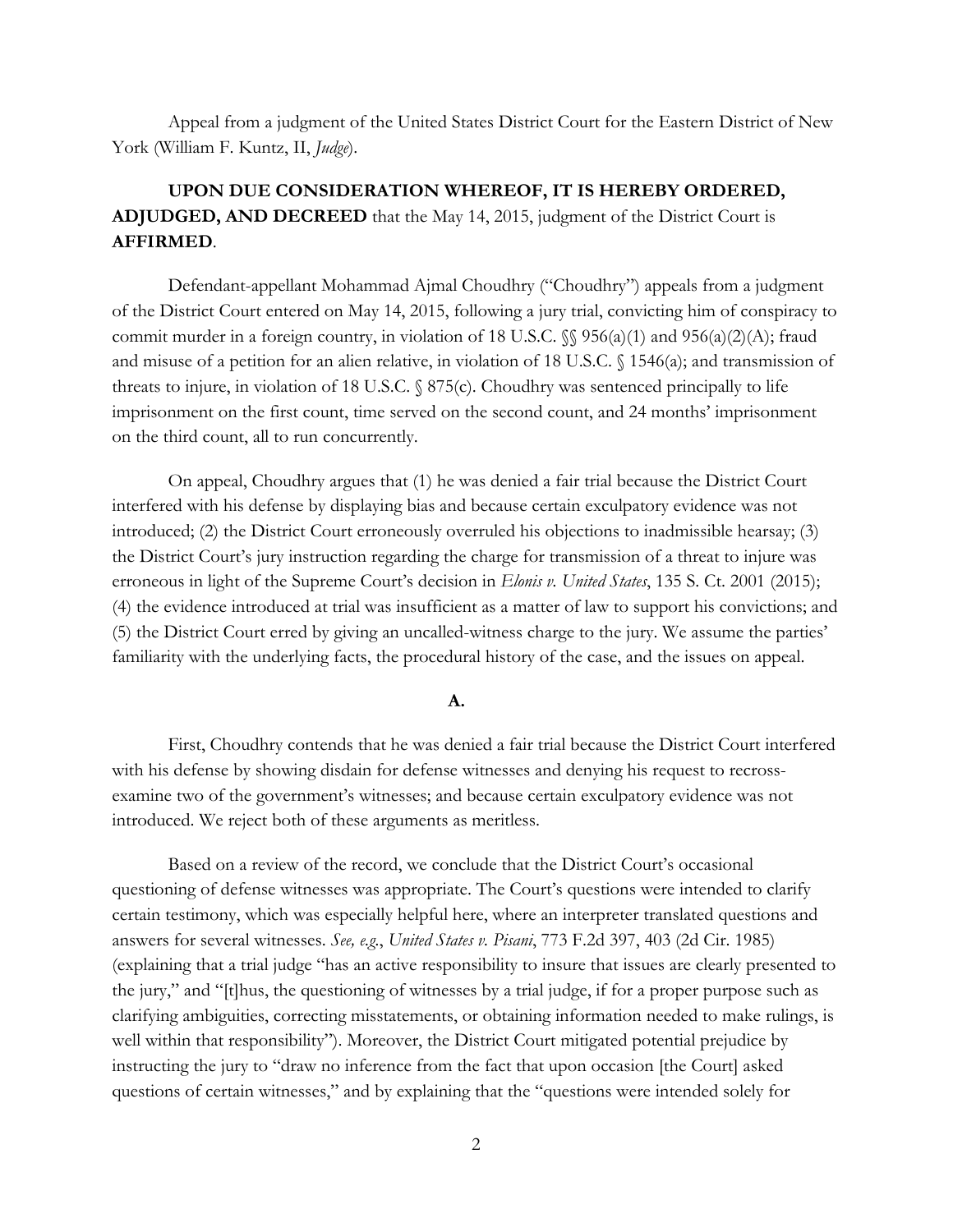clarification or to expedite matters and certainly not intended to suggest any opinion on [the Court's] part as to a verdict that [the jury] should render, or whether any of the witnesses may have been more credible than any other witnesses." Gov't App. 52. Based on the foregoing, we cannot say that the District Court's questions "so impressed the jury with the trial judge's partiality to the prosecution that this became a factor in determining the defendant's guilt." *Pisani*, 773 F.2d at 402.

We also conclude that the District Court did not abuse its discretion by denying Choudhry's requests to recross-examine two government witnesses, Seemab Asghar and Rukhsana Kousar. "We review the trial court's restriction of cross-examination for an abuse of discretion," *United States v. Vasquez*, 82 F.3d 574, 576 (2d Cir. 1996), recognizing that "trial judges retain wide latitude insofar as the Confrontation Clause is concerned to impose reasonable limits on such cross-examination based on concerns about, among other things, harassment, prejudice, confusion of the issues, the witness' safety, or interrogation that is repetitive or only marginally relevant," *Delaware v. Van Arsdall*, 475 U.S. 673, 679 (1986); *see also* Fed. R. Evid. 611(a). The District Court acted within its discretion when it denied Choudhry's request to recross-examine Seemab Asghar because, as the District Court pointed out, the witness had already answered on direct examination the single question Choudhry sought to ask, and Choudhry could have asked any related questions during the extensive crossexamination that followed, but did not. The District Court also acted within its discretion when it denied Choudhry's request to re-call and recross-examine Rukhsana Kousar for impeachment purposes—after Choudhry had already extensively cross-examined Kousar—regarding an unauthenticated police report from Pakistan, especially given the District Court's concerns about witness harassment and the Court's decision to admit the report into evidence.

Finally, Choudhry complains of various items of evidence "[n]ot [a]dmitted [a]t [t]rial." Br. for Appellant 15. In fact, one of the items, the testimony of Nazia Khanum, was admitted into evidence by stipulation and referred to in defense counsel's summation. Defense counsel did not offer the other items admitted into evidence. Whether to offer evidence and call particular witnesses "is peculiarly a question of trial strategy which courts will practically never second-guess." *United States ex rel. Walker v. Henderson*, 492 F.2d 1311, 1314 (2d Cir. 1974) (internal citation omitted).

#### **B.**

Second, Choudhry contends that the District Court erroneously overruled certain of his objections to hearsay testimony. We review the District Court's evidentiary rulings for abuse of discretion. *See, e.g.*, *Crawford v. Tribeca Lending Corp.*, 815 F.3d 121, 124 (2d Cir. 2016).

We conclude that each of the four instances of purported hearsay identified by Choudhry involved admissible testimony. The first instance, when Seemab Asghar testified that Javed Iqbal stated, "If the girl is with you, bring her back," App. 344, involved a command that did not constitute hearsay, *see United States v. Bellomo*, 176 F.3d 580, 586 (2d Cir. 1999) (explaining that "[s]tatements offered as evidence of commands or threats or rules directed to the witness, rather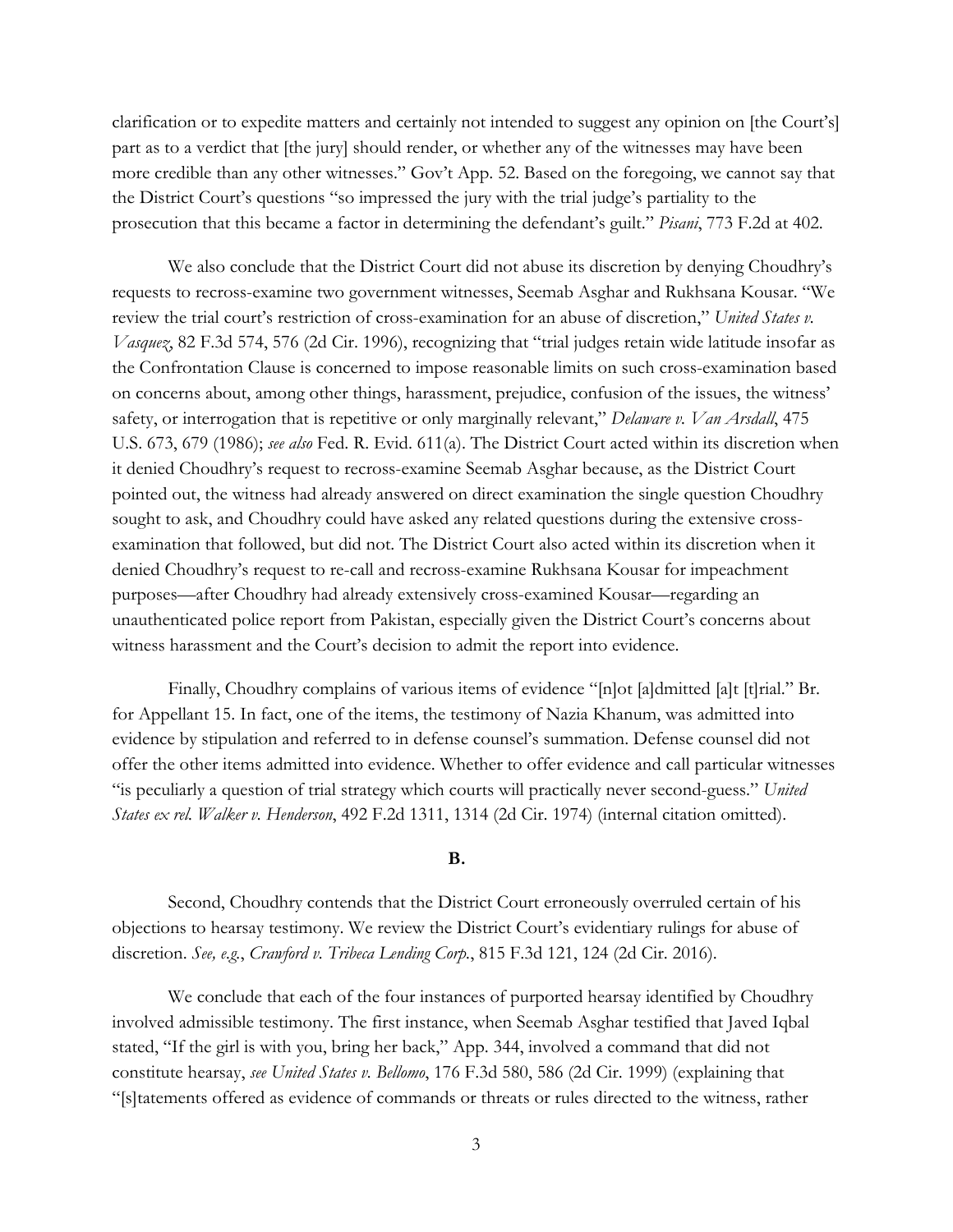than for the truth of the matter asserted therein, are not hearsay"). The second instance, when Seemab Asghar testified that her father, who "was out of breath, like . . . someone [who] has just [done] a workout," had stated that "Akmal and his group did attack on our car," App. 355, involved hearsay but met the excited-utterance exception to the rule against hearsay, *see* Fed. R. Evid. 803(2). The third instance, when Seemab Asghar testified about a threat her family received over the phone from a person whom Kousar later identified as Choudhry, involved an opposing party's statement that consequently was not hearsay. *See* Fed. R. Evid. 801(d)(2)(A). Finally, the fourth instance, when Kousar testified that Afzal stated, "[i]f our daughter comes back, we will be back to normal," App. 993–94, involved a threat that was not introduced to prove the truth of the matter asserted—that relations between families would normalize upon Amina's return—and therefore was not hearsay, *see*  Fed. R. Evid. 801(c)(2); *Bellomo*, 176 F.3d at 586. Accordingly, the District Court did not abuse its discretion by admitting the foregoing testimony.

#### **C.**

Third, Choudhry contends that the District Court's jury instruction regarding the charge for transmission of a threat to injure in violation of 18 U.S.C. § 875(c) was erroneous in light of the Supreme Court's decision in *Elonis v. United States*, 135 S. Ct. 2001 (2015) and constitutes reversible error.

Because Choudhry did not object in the District Court, plain error review applies. To establish plain error, the appellant must demonstrate that "(1) there is an error; (2) the error is clear or obvious, rather than subject to reasonable dispute; (3) the error affected the appellant's substantial rights, which in the ordinary case means it affected the outcome of the district court proceedings; and (4) the error seriously affects the fairness, integrity, or public reputation of judicial proceedings." *United States v. Wagner-Dano*, 679 F.3d 83, 94 (2d Cir. 2012) (quoting *United States v. Marcus*, 560 U.S. 258, 262 (2010)).

As the government concedes, the portion of the District Court's instruction in which it explained that "[a] statement is a threat if it was made under such circumstances that a reasonable person hearing or reading the statement [who] was familiar with the context of the threat would interpret it as a threat of injury," Gov't App. 91, was rendered erroneous by *Elonis*. Indeed, the Supreme Court in *Elonis* held that a conviction under 18 U.S.C. § 875(c) requires more than proof "that a reasonable person would regard [the] communications as threats." *Elonis*, 135 S. Ct. at 2012. "[T]he mental state requirement in Section 875(c) is satisfied," the Court held, "if the defendant transmits a communication for the purpose of issuing a threat, or with knowledge that the communication will be viewed as a threat." *Id.* 

Notwithstanding the erroneous jury instruction, we conclude that Choudhry has not established plain error. When the error in a jury instruction is an omitted element, we conduct a harmless error analysis to determine whether the error affected the appellant's substantial rights.